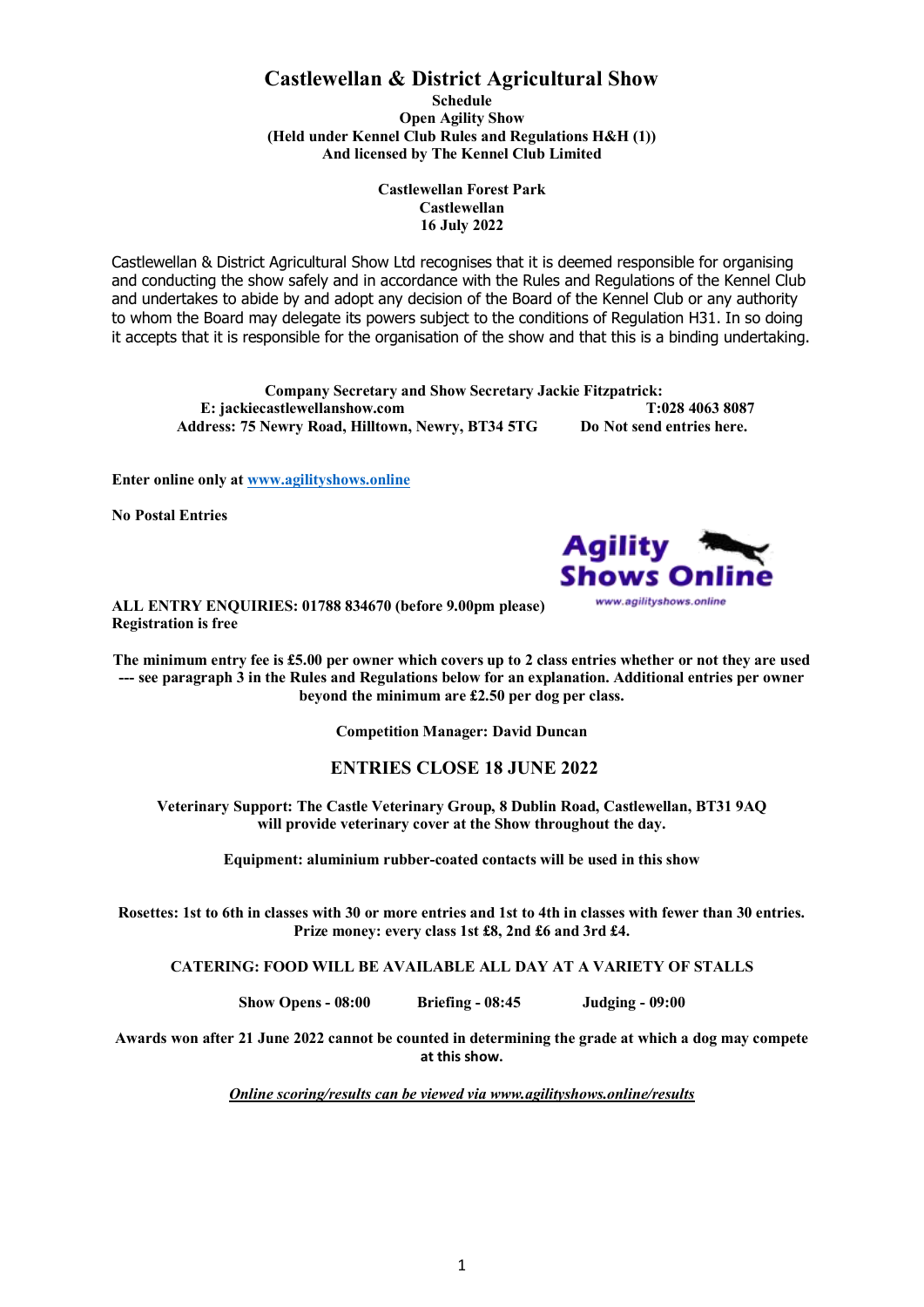### **SCHEDULE OF CLASSES**

|                                  | <b>CLASSES</b>            |                        | <b>CLASS NUMBERS</b> |                             |                |                |
|----------------------------------|---------------------------|------------------------|----------------------|-----------------------------|----------------|----------------|
| <b>JUDGE</b>                     |                           |                        | Large<br><b>Dogs</b> | <b>Intermediate</b><br>Dogs | Medium<br>Dogs | Small<br>Dogs  |
|                                  | <b>AGILITY</b><br>$\cdot$ | Grade 1 - 2 Combined   | $\mathbf{1}$         | $\overline{2}$              | 3              | $\overline{4}$ |
| <b>CARRON</b><br><b>McCREADY</b> |                           | Grade $3 - 5$ Combined | 5                    | 6                           | $\overline{7}$ | 8              |
|                                  |                           | Grade $6 - 7$ Combined | 9                    | 10                          | 11             | 12             |
|                                  | <b>JUMPING</b>            | Grade $1 - 2$ Combined | 13                   | 14                          | 15             | 16             |
|                                  |                           | Grade 3 - 5 Combined   | 17                   | 18                          | 19             | 20             |
|                                  |                           | Grade 6 - 7 Combined   | 21                   | 22                          | 23             | 24             |

#### **Classes will run in numerical order.**

## **ELIGIBILITY FOR CLASSES**

In the following definitions of classes, first prizes or other prize wins are those gained in standard classes at any Kennel Club licensed championship, premier, open or limited agility shows (special classes and invitation events excepted). Only a first place with a clear round (completed within the course time set by the judge) count towards progression.

Standard classes are scheduled as agility classes or jumping classes. All standard classes will include the weaving poles obstacle. In addition, standard agility classes will have the A-frame, dog walk and see-saw. With these provisos classes are defined as follows.

A maximum of four standard classes may be scheduled for any dog on an individual day of competition. Any number of special classes may be scheduled

**Class Structure**. A class may either be held as a graded class or a combined class. A graded class may be scheduled for a maximum of 3 consecutive grades with separate results and awards issued for each grade. A combined class may be scheduled for more than one consecutive grade with one overall set of results

**Progression.** Progression from each Grade will be determined by the eligibility for a class as referenced in H(1)9A)11. Results from combined classes will only count towards progression from the dog's current grade. To count for progression wins must be gained in standard classes at Kennel Club licensed agility shows. Only a first place with a clear round completed within the course time set by the judge will count towards grade progression.

Competitors will be allowed to walk the course set at Small, Intermediate, Medium or Large height without their dogs before a class begins.

**Points Progression.** At the handler's discretion a dog may progress up to Grade 4 by winning 100 points at each grade, using the Agility Warrant points scheme (Regulation K3.c refers). A minimum of 50 points must be gained in agility (not jumping) classes in the relevant grade. If this method of progression is selected, the handler must ensure the Show Secretary signs the dog's Agility Record Book at the first show entered at the higher grade. There is no time limit on this progression, however once a dog has progressed, it cannot return to a previous grade.

Progression on points must be done prior to the closing date of entries. It is not possible to change a grade on points once the entries have closed.

#### **STANDARD CLASSES**

Only first prizes and points gained in standard classes at Kennel Club licensed Agility Shows may be used for progression through the grades. (A dog is only eligible for one grade). In defining the eligibility of the owner or handler for Grade 1, the two wins and points progression referred to in the definition apply only to one dog and not an accumulation of dogs.

| Grade 1 | Open to owners, handlers or dogs which have not gained a minimum of two first places at Grade 1 at Kennel Club           |  |  |  |
|---------|--------------------------------------------------------------------------------------------------------------------------|--|--|--|
|         | licensed agility shows, at least one of which must be gained in an agility (not jumping) class. N.B. Owners, handlers or |  |  |  |
|         | dogs previously qualified out of Grade 1 are not eligible for this class.                                                |  |  |  |
| Grade 2 | Open to dogs which are not eligible for Grades 1 or have elected to progress on points from Grade 1 and are not          |  |  |  |
|         | eligible for Grades 3,4,5,6 or 7                                                                                         |  |  |  |
| Grade 3 | Open to dogs which have gained a minimum of 2 first places at Grade 2 at Kennel Club licensed agility shows, one of      |  |  |  |
|         | which must have been gained in an agility (not jumping) class, or have elected to progress on points from Grade 2 and    |  |  |  |
|         | are not eligible for Grades 4, 5, 6 or 7.                                                                                |  |  |  |
| Grade 4 | Open to dogs which have gained a minimum of three first places at Grade 3 at Kennel Club licensed agility shows, two     |  |  |  |
|         | of which must have been gained in agility (not jumping) classes at Grade 3, or elected to progress on points from        |  |  |  |
|         | Grade 3 and are not eligible for Grades 3, 5, 6 or 7.                                                                    |  |  |  |
| Grade 5 | Open to dogs which have gained a minimum of four first place at Grade 4 at Kennel Club licensed agility shows, two of    |  |  |  |
|         | which must have been gained in agility (not jumping) classes, and are not eligible for Grades 3, 4, 6 or 7.              |  |  |  |
| Grade 6 | Open to dogs which have gained a minimum of four first places at Grade 5 at Kennel Club licensed agility shows, two      |  |  |  |
|         | of which must have been gained in an agility (not jumping) class and are not eligible for Grades 3, 4, 5 or 7.           |  |  |  |
| Grade 7 | Open to dogs which have gained a minimum of five first places at Grade 6 at Kennel Club licensed agility shows, three    |  |  |  |
|         | of which must have gained in agility (not jumping) classes, and are not eligible for Grades 2, 3,4, 5, or 6.             |  |  |  |
|         |                                                                                                                          |  |  |  |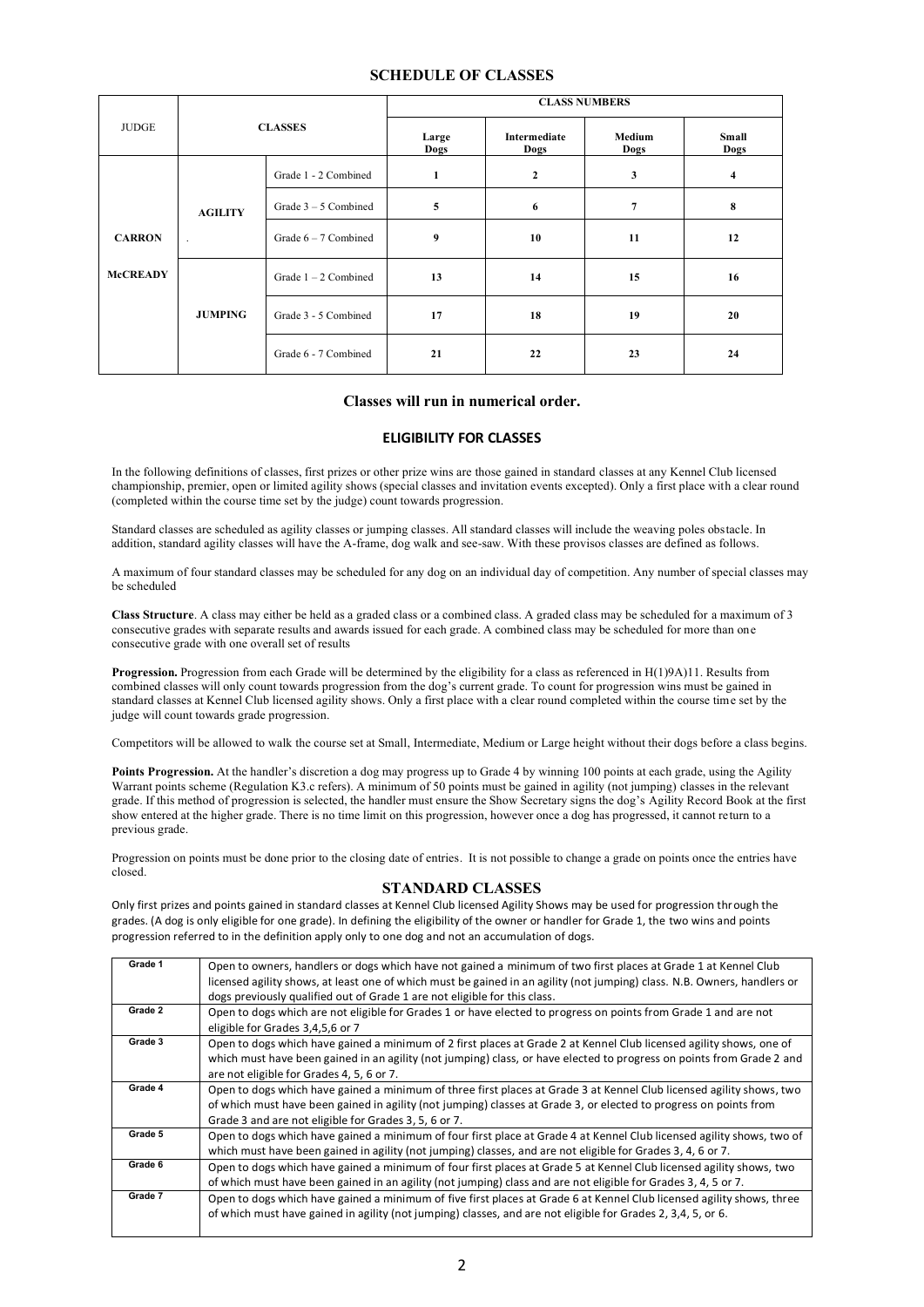#### **RULES AND REGULATIONS**

1. Dogs entered at Kennel Club licensed Agility Shows must be registered at the Kennel Club in accordance with Kennel Club Regulations for Classification and Registration B, or else registration or transfer of registration must have been applied for. The registration number/authority to compete (ATC) number will be required for each entry.

2. All dogs registered and resident outside the UK must be issued with a Kennel Club Authority to Compete (ATC) number before entry to the show/event can be made. All overseas entries without a Kennel Club registration number or an ATC number will be returned to the exhibitor/competitor.

3. **The minimum entry fee per owner** is £5.00 which covers up to 2 class entries whether it is used by the owner for one dog entered in two classes, one dog in one class and another dog in one class. Additional class entries cost £2.50 per dog.

4. Internet entries will be accepted via [www.agilityshows.online](http://www.agilityshows.online/) Only internet entries will be accepted, no postal entries.

5. The Committee reserves the right to refuse entries.

6. Only dogs of 18 calendar months of age and over on the day of competition are eligible to compete in Kennel Club licensed agility shows. 7. A dog must not compete in the same class more than once, including Special Classes.

8. None of the classes will be capped.

9. Not for competition entries will be accepted for dogs aged 4 calendar months and over. Dogs must be Kennel Club registered with their details recorded on the entry form. There is no entry fee.

10. No bitch in season is allowed to compete.

11. The mating of bitches within the precincts of the competition is forbidden.

12. No person shall carry out punitive correction or harsh handling of a dog at any time within the boundaries of the Show.

13. Dogs must not wear any type of slip or half-slip collar or chain when under test. A single flat, close fitting, leather or webbing collar is permitted providing the only attachment is a plain identification panel which is an integral part of the collar, i.e. not attached by a ring.

14. Should a judge be unable to fulfil the appointment to judge the Committee reserves the right to appoint another judge.

15. No competitor shall impugn the decision of the judge or judges.

16. Kennel Club Standard Marking Regulations apply to all standard classes.

17. The height limit for dogs:--

Large Dog classes – for dogs measuring over 500mm at the withers;

Intermediate Dog classes -- for dogs measuring over 430mm and 500mm or under at the withers;

Medium Dog classes – for dogs measuring over 350mm and 430mm or under at the withers;

Small Dog classes – for dogs measuring 350mm or under at the withers.

18. Judges at an agility show may not enter a dog which is recorded in their ownership, or part ownership, or handle a dog at the show at which they are judging. Dogs may be disqualified if proved to have been handled in the class by the scheduled judge's spouse or immediate family, or any resident at the same address as the scheduled judge.

19. Removal of dogs from competition. Following discussion between the show management and/or a veterinary surgeon, a dog shall be prevented from competing and/or removed from the show if it is:

- a bitch in season:
- suffering from any infectious or contagious diseases;
- interfering with the safety or chance of winning of an opponent:
- ◼ of such a temperament or is so much out of control as to be a danger to the safety of any person or other animal; or

likely to cause suffering to the dog if it continues competing.

The circumstances of such a removal shall be recorded in the competition/show Incident Book and submitted to the Kennel Club. 20. Dog Agility is a competitive and physically strenuous activity. It is the responsibility of the owner/handler to ensure their dog is 'fit for function' and that they themselves are fit to take part. By signing the entry form you confirm that to the best of your knowledge your dog is fit and able to take part in agility classes on the day of the show.

21. In estimating the number of awards won, all wins up to and including the 25th day before the start of the competition, i.e**. 21 June 2022** shall be counted when entering for any class. For these purposes a competition shall be defined as all classes covered within the same schedule. In the event that a dog becomes eligible for the next grade at a particular show after the entry for that show has been sent, it is the competitor's responsibility to notify the show secretary at least 14 days before the date of the show. The dog will then be moved into the appropriate class(es) for the next grade. The dog will be moved into the corresponding number of classes as were entered at the lower grade. If there are fewer or no classes available for the next grade the competitor should be offered a refund of the relevant entry fees.

22. Should circumstances dictate, the Club, in consultation with the judges, may alter the arrangements as necessary. Such changes and the circumstances surrounding them will be reported to the Kennel Club.

23. In the event that the show is cancelled due to unforeseen circumstances, Castlereagh and District Dog Training Club will refund fees, less reasonably incurred expenses. If the show processor has the provisions to do so, competitors will be refunded in the manner in which they paid their entry fees, but in any event C&DDTC will refund fees within 3 months of the show date to all who have entered and requested a refund within one month of the show date.

24. Except for mobility aids, nothing shall be carried in the hand while the dog is under test and food shall not be given to a dog whilst in the ring. Competitors are prohibited from wearing bags or leads whilst under test.

25. Should the judge deem a re-run is required, any result and /or faults gained in the previous run must be discounted.

26. Separate entry forms must be completed by each owner and must be signed by the owner, or an authorised agent, in accordance with the provision specified thereon. Entry forms must be accompanied by the appropriate fees.

27. Competition of dogs suffering from contagious or infectious disease -- No dogs suffering from an infectious or contagious disease, or having been exposed to such disease during the period of 21 days prior to the competition, may compete. Competitors infringing this regulation will be liable to be fined and/or dealt with under KC Rule A11.

28. It is the competitors' responsibility to be available for their classes and running order. Competitors must run as close to their running order as possible. Failure to do so may be reported to the Kennel Club.

29. No animal, other than those officially entered, shall be brought into the precincts of the event during its continuance, except dogs registered to assist the disabled, dogs required for educational or instructional purposes, or those admitted by permission of the Board. However, at the discretion of the show society, a dog brought to the show by a spectator may be admitted into the precincts of the show, provided that those in charge of the dog sign a declaration confirming that the dog is free from disease and that the dog will be kept under proper control at all times.

30. Castlereagh or their authorised agents may make results from this show publicly available and share results with third parties for the same purpose.

31. Children are the responsibility of a Parent or Guardian and must be supervised at all times.

32. By entering this show you agree to abide by government and local authority guidance regarding Covid-19 and social distancing in force at the time of the show.

33. If you get symptoms of Covid-19 or test positive (or have been in close contact with someone who has) within 14 days of the show, you must not attend the show.